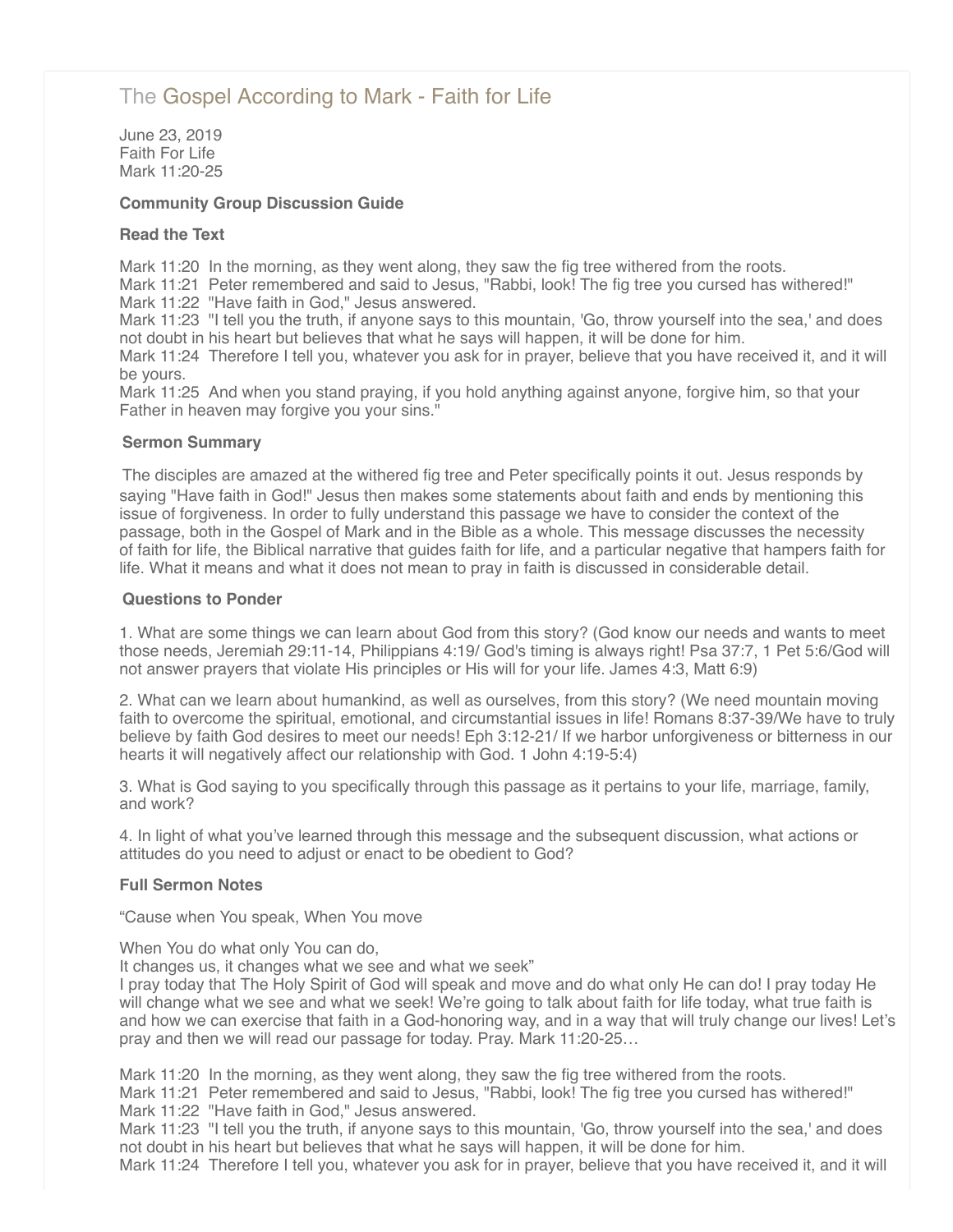be yours.

Mark 11:25 And when you stand praying, if you hold anything against anyone, forgive him, so that your Father in heaven may forgive you your sins."

## **Looking At The Context**

How many times do you ever read in the New Testament about the disciples casting mountains into the sea? You don't. The mountains Jesus was speaking of were not the physical mountains of the world but the mountains we face in life. Jesus is preparing the disciples for the hardships they are about to face in life. The Disciples will be scattered and eventually some of them will face persecution and even death for the sake of Christ. Jesus tells Peter...

Mark 11:22 "Have faith in God."

## **1. The Necessity of Faith for Life**

Why does Jesus say this to Peter? Strong faith was going to be an absolute necessity for his spiritual survival! Peter would face the faith testing struggle of overcoming a terrible failure in the very near future. He would deny Jesus three times and it would take mountain moving faith to get beyond this event. Peter had been so sure of himself and was one of the most outspoken disciples. In a few chapters we will read these words...

Mark 14:29 Peter declared, "Even if all fall away, I will not."

Mark 13:30 "Truly I tell you," Jesus answered, "today—yes, tonight—before the rooster crows twice e you yourself will disown me three times."

Mark 14:31 But Peter insisted emphatically, "Even if I have to die with you, I will never disown you." And all the others said the same.

And then Peter denies knowing Jesus, not once, but three times! Can you imagine the faith it was going to take to get Peter beyond this mess up?

Maybe you're here today and you're struggling with past mess ups and failures. Satan constantly holds those things over your head! Listen to these words from Dr. David Seamands...

"Some of the most powerful weapons in Satan's arsenal are psychological. Fear is one of these. Doubt is another. Anger, hostility, worry, and of course, guilt. Long-standing guilt is hard to shake off; it seems to hang on even after a Christian claims forgiveness and accepts pardoning grace."

Do you know what guilt leads to? It leads to one of the most potent satanic tools used against us. Dr. Seamands says it has "the effectiveness of a deadly missile!" What is it?

"Low self-esteem...a gut-level feeling of inferiority, inadequacy, and low self-worth."

Now let me share something with you. A lot of people get things mixed up here. They think that in order to accept God's grace and mercy they have to go beyond admitting they have made mistakes and are sinners in need of a Savior. They have been led to believe they must see themselves as worthless, good for nothing, trash to be thrown out, and worthy of no one's love. While you will never deserve God's love or be good enough to earn it, you are not worthless! Why would God send His One and Only Son Jesus Christ to die on a Cross for people who were worth nothing? You are worth more to God than you could ever even begin to imagine. So when Satan tries to tell you you're worth zero, remember, the price Jesus paid to purchase your salvation, the price He paid to redeem and ransom you! When you begin to understand your worth to God, Satan's psychological weapons will loose their potency and power! What once seemed like a mountain of mental and emotional turmoil will be cast into the sea and you will begin to experience a new kind of joy and freedom!

Did Peter get beyond his failures? Absolutely!! Jesus gave him the opportunity to confess his failures and then let him know he still had a divine calling on his life! The loving way Jesus allowed Peter to reckon with his past failures let Peter know he was indeed loved and forgiven! Peter discovered faith for life and went on to be the preacher at Pentecost where thousands were saved and became the leader of the New Testament Church!

The book of Acts tells us that the disciples would be threatened by those in power, imprisoned, and beaten. It would take mountain moving faith to overcome these kind of difficulties and see the gospel spread to the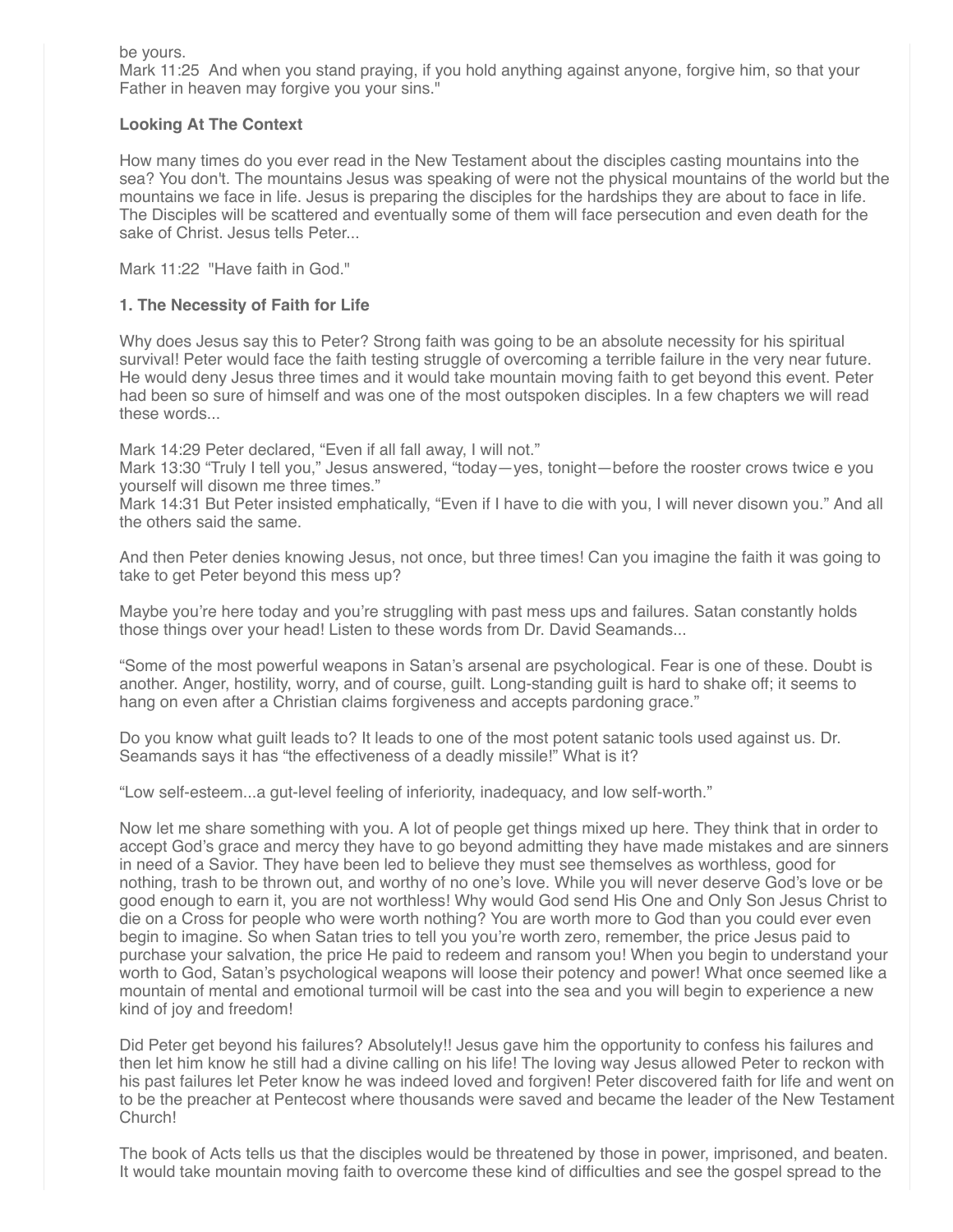known world. But they found faith for life and God used them in powerful ways in spite of terrible circumstances.

John was exiled to the island of Patmos and through mountain moving faith overcame his imprisonment, received great revelations from God and wrote the book of Revelation. John wasn't dealing with guilt over past mistakes, he was dealing with unfair and unjust punishment from ungodly men!

Maybe you're here today and you've been walking with the Lord for years, reading your Bible, praying, attending small groups and even sharing your faith with others and now life's circumstances have hit you so hard and you wonder where is God and how could this be fair when, even though your not perfect, you've tried to live right! Now you've been betrayed in a relationship, or you've been hit with an unexpected health disaster that has turned your world upside down. Or maybe it's a loved one who is going through a health crisis, or maybe you've experienced the loss of a loved one and you are facing the pain of grief. Sometimes life is so unjust and unfair. But let me remind you that Jesus not only died so He could cover the penalty of our sin, He also died on the Cross so He could defeat death and the grave and injustice, and disease and the power of evil!

Jesus used the withered fig tree and the illustration of a mountain cast into the sea to show that through faith in God's love, His promises, and His provision, we don't have to wither up spiritually, but we can overcome any mountain of circumstances that stands in our way! By faith we understand that anything truly needed for spiritual survival will be granted by God! God can cast the mountains into the sea or He can give us divine strength to climb the mountains. Now we must remember, like I said last week, sometimes, certainly not always, but sometimes, our circumstances are linked to consequences of decisions we've made. That's not God's punishment, it's consequences, and God has promised to help us get through those as well! When Satan can't use low self-esteem to get to us, he'll try to get discouragement and depression to tackle us, because of our situation in life. But God offers us faith for life! Faith that helps us to know that...

Rom 8:37 No, in all these things we are more than conquerors through him who loved us. Rom 8:38 For I am convinced that neither death nor life, neither angels nor demons, neither the present nor the future, nor any powers,

Rom 8:39 neither height nor depth, nor anything else in all creation, will be able to separate us from the love of God that is in Christ Jesus our Lord.

#### **2. The Narrative that Guides Faith for Life**

Mark 11:23 "I tell you the truth, if anyone says to this mountain, 'Go, throw yourself into the sea,' and does not doubt in his heart but believes that what he says will happen, it will be done for him. Mark 11:24 Therefore I tell you, whatever you ask for in prayer, believe that you have received it, and it will be yours.

In order to rightfully handle Scripture, it must be taken in context. Not only the immediate context, but the larger context and the context of the Bible as a whole! Jesus had no doubt taught the disciples many other things about prayer and faith and we see this in the four gospels. We also see teaching about faith in the Old Testament and we see teaching about faith from Paul the Apostle and other writers in the New Testament! We must take all of this into account to find the full narrative of faith for life. Sometimes people want to pull Jesus' words out of context and say that if you believe hard enough and have faith that's big enough then you can use God like a Genie in the bottle and let your imagination run wild! But the fuller Biblical narrative of faith found in the Bible prevents this perversion of true faith for life. For example James says this...

James 4:3 When you ask, you do not receive, because you ask with wrong motives, that you may spend what you get on your pleasures.

God's not going to answer prayers that are in direct contradiction to His divine principles or His divine will for your life! In fact, Jesus had already taught the disciples about prayer with the model prayer in which He said we should pray like this...

Mat 6:9 "This, then, is how you should pray: "'Our Father in heaven, hallowed be your name,

Mat 6:10 your kingdom come, your will be done on earth as it is in heaven.

Mat 6:11 Give us today our daily bread.

Mat 6:12 Forgive us our debts, as we also have forgiven our debtors.

Mat 6:13 And lead us not into temptation, but deliver us from the evil one.'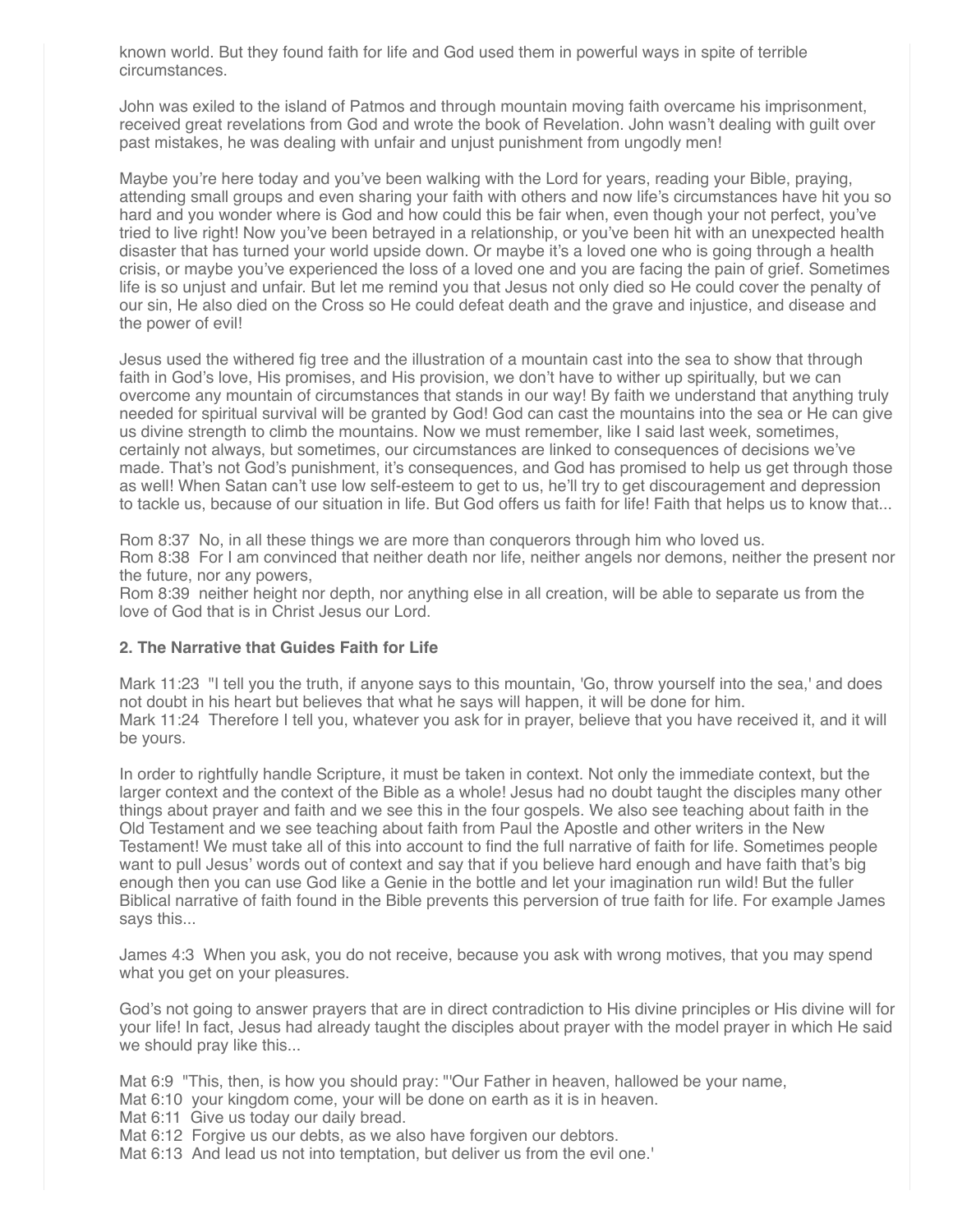Now I know the Pope has made headlines recently about that last verse. Jesus was not insinuating God would ever tempt us. He would never do that as it would go against His very nature and Scripture tells us emphatically God tempts no man with sin! But we sometimes find ourselves in places of temptation and we should ask God to deliver us from the evil one! When we say lead us not into temptation, that is really an honest and humble admission that we are vulnerable and need God's power to overcome evil! The Pope, along with some of experts and Biblical language scholars have concluded it might be better translated: "Abandon us not when in temptation." Let me just say this: God will not abandon anyone who genuinely seeks His power to overcome temptation.

Back to the Biblical narrative on faith for life and praying in faith. Did you notice Jesus taught in the model prayer that we are to seek God's will on earth as it is in heaven and that we should ask for things like daily bread and for forgiveness when we've done wrong? And right after His teaching on the model prayer, or Lord's prayer, Jesus tells the disciples this...

Luke 11:9 "So I say to you: Ask and it will be given to you; seek and you will find; knock and the door will be opened to you.

Luke 11:10 For everyone who asks receives; he who seeks finds; and to him who knocks, the door will be opened.

Luke 11:11 "Which of you fathers, if your son asks for a fish, will give him a snake instead?

Luke 11:12 Or if he asks for an egg, will give him a scorpion?

Luke 11:13 If you then, though you are evil, know how to give good gifts to your children, how much more will your Father in heaven give the Holy Spirit to those who ask him!"

What does it mean to pray in Faith? It is not…

Saying magic words that will make whatever you want come to pass It is not praying to escape all hardship and difficulty It is not manipulating God to further your agenda It is not the instant road to financial success It is not the instant road to perfect personal health It is not a magic formula that allows you to continue to live in sin and just confess you did it so you can keep doing it

What does it mean to pray in Faith? It is:

Trusting God to forgive you for your mess ups and to give you strength to do better Trusting God to give the strength for whatever hardships and difficulties you face Trusting God to set the agenda for your life with purpose and meaning Trusting God to meet your needs, not necessarily your wants Trusting God to give you the health you need to accomplish His purpose in your life. Seeking God's desire and will for your life

What does it mean to pray in faith? Paul the Apostle explained it so beautifully in his heartfelt letter to the church in Ephesus. Listen...

Eph 3:12 In him and through faith in him we may approach God with freedom and confidence.

Eph 3:13 I ask you, therefore, not to be discouraged because of my sufferings for you, which are your glory.

Eph 3:14 For this reason I kneel before the Father,

Eph 3:15 from whom his whole family in heaven and on earth derives its name.

Eph 3:16 I pray that out of his glorious riches he may strengthen you with power through his Spirit in your inner being,

Eph 3:17 so that Christ may dwell in your hearts through faith. And I pray that you, being rooted and established in love,

Eph 3:18 may have power, together with all the saints, to grasp how wide and long and high and deep is the love of Christ,

Eph 3:19 and to know this love that surpasses knowledge--that you may be filled to the measure of all the fullness of God.

Eph 3:20 Now to him who is able to do immeasurably more than all we ask or imagine, according to his power that is at work within us,

Eph 3:21 to him be glory in the church and in Christ Jesus throughout all generations, for ever and ever! Amen.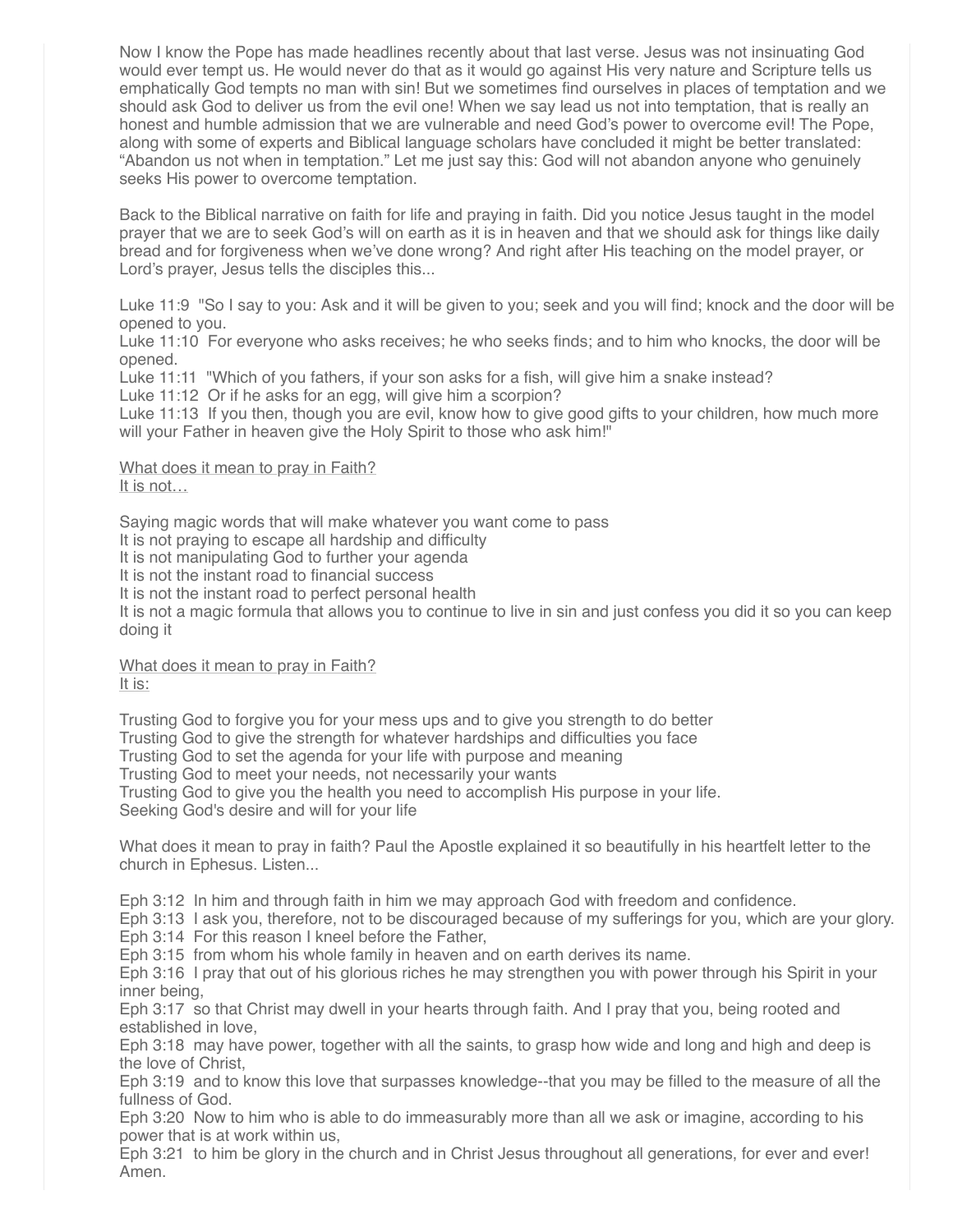What does it mean to pray in Faith? It means you know that God knows your needs

Mat 6:7 And when you pray, do not keep on babbling like pagans, for they think they will be heard because of their many words.

Mat 6:8 Do not be like them, for your Father knows what you need before you ask him.

In other words: Don't think God doesn't know your deepest needs! He does! In prayer, you're acknowledging that He already knows your needs!

What does it mean to pray in Faith? It means you know that God can meet your needs

Psa 77:11 I will remember the deeds of the LORD; yes, I will remember your miracles of long ago.

Psa 77:12 I will meditate on all your works and consider all your mighty deeds.

Psa 77:13 Your ways, O God, are holy. What god is so great as our God?

Psa 77:14 You are the God who performs miracles; you display your power among the peoples.

Psa 77:15 With your mighty arm you redeemed your people, the descendants of Jacob and Joseph. Selah

In other words: He's done it before and He can do it again!

What does it mean to pray in Faith? It means you know that God wants to meet your needs

Jer 29:11 For I know the plans I have for you," declares the LORD, "plans to prosper you and not to harm you, plans to give you hope and a future.

Jer 29:12 Then you will call upon me and come and pray to me, and I will listen to you.

Jer 29:13 You will seek me and find me when you seek me with all your heart.

Jer 29:14 I will be found by you," declares the LORD, "and will bring you back from captivity.

What does it mean to pray in Faith? It means you know that God will meet those needs

Phil 4:19 And my God will meet all your needs according to his glorious riches in Christ Jesus.

An Important Spiritual Truth

Psa 37:3 Trust in the LORD and do good; dwell in the land and enjoy safe pasture.

Psa 37:4 Delight yourself in the LORD and he will give you the desires of your heart.

Psa 37:5 Commit your way to the LORD; trust in him and he will do this:

Psa 37:6 He will make your righteousness shine like the dawn, the justice of your cause like the noonday sun.

This verse can be translated two different ways in the Hebrew language. Subject-verb agreement is different in the Hebrew language, so this could be translated either...

Psa 37:4 Delight yourself in the LORD and he will give you the desires of your heart.

or

Psa 37:4 "Delight yourself in the LORD and He will give your heart its desires!"

When your hearts desires are put there by God Himself you know that He will give you the desires of your heart. So if you have made God a priority in your life and He is your greatest delight and as a result He puts the right desires in your heart, then it stands to reason He will give you the desires of your heart! He put them there!

**What does it mean to pray in Faith? It means you trust God's timing will always be right**

Psa 37:7 Be still before the LORD and wait patiently for him . . .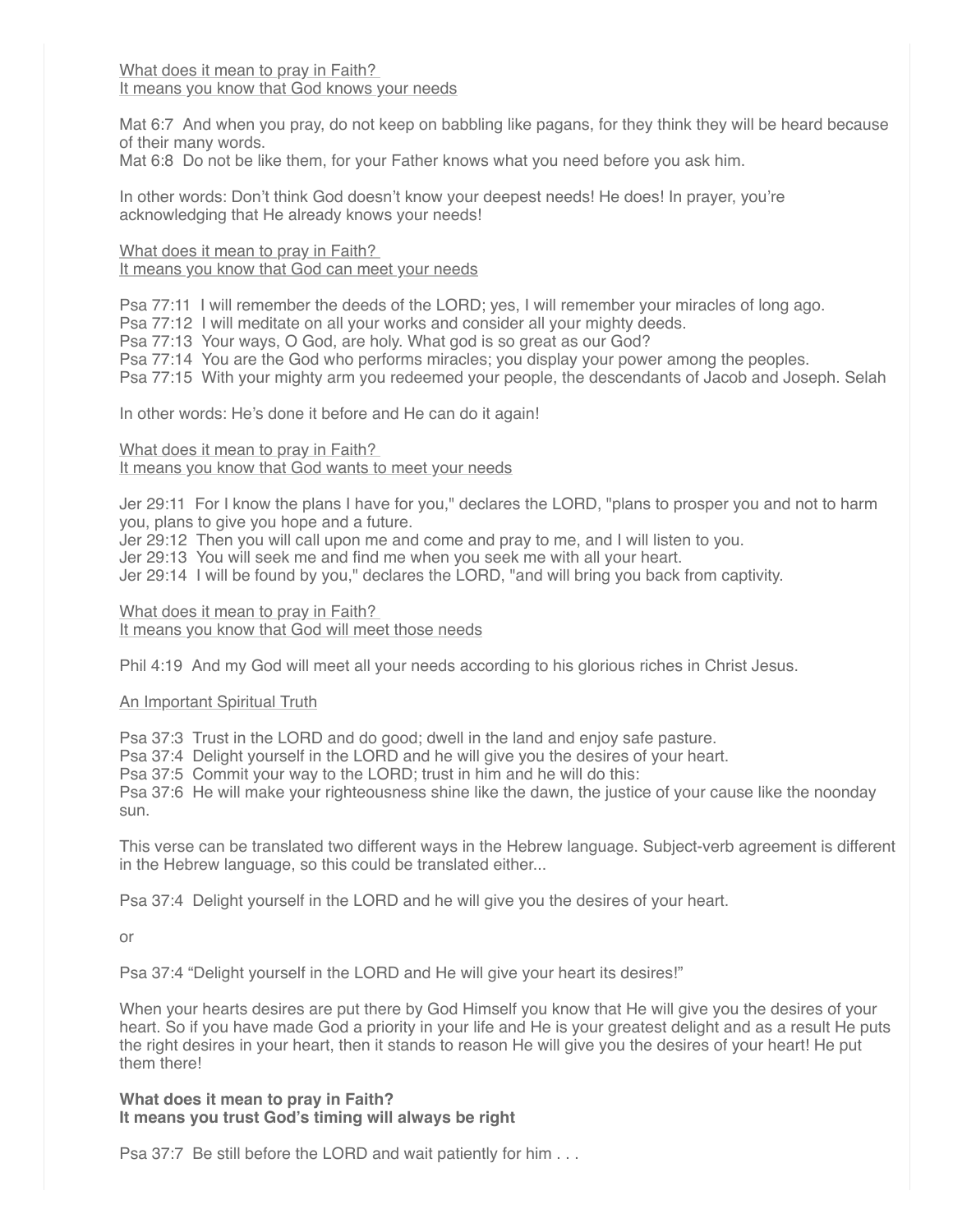1 Pet 5:6 Humble yourselves, therefore, under God's mighty hand, that he may lift you up in due time.

## **What Mountains Need To Be Moved By Faith In Your Life?**

The mountain of fear? The mountain of worry? The mountain of discouragement? The mountain of no self-confidence? The mountain of uncontrolled debt? The mountain of enslaving sin? The mountain of

## **3. A Negative that Hampers Faith for Life**

Mark 11:25 And when you stand praying, if you hold anything against anyone, forgive him, so that your Father in heaven may forgive you your sins."

It almost seems this verse is just tacked on and at first glance you might wonder what this has to do with faith for life. I mean, your talking about you and your faith in God. It seems a passage about faith for life would just be about your relationship with God. But we have to understand this: Your relationship with God effects all of your other relationships and your relationships with others effects your relationship with God! Even the Model Prayer said something about this! Remember?

Mat 6:12 Forgive us our debts, as we also have forgiven our debtors.

There are people in this room today and there is a mountain of unforgiveness and bitterness that needs to be cast into the sea!

And remember the context thing I mentioned? James speaks to this issue...

1 John 4:19 We love because he first loved us.

1 John 4:20 If anyone says, "I love God," yet hates his brother, he is a liar. For anyone who does not love his brother, whom he has seen, cannot love God, whom he has not seen.

1 John 4:21 And he has given us this command: Whoever loves God must also love his brother.

1 John 5:1 Everyone who believes that Jesus is the Christ is born of God, and everyone who loves the father loves his child as well.

1 John 5:2 This is how we know that we love the children of God: by loving God and carrying out his commands.

1 John 5:3 This is love for God: to obey his commands. And his commands are not burdensome,

1 John 5:4 for everyone born of God overcomes the world. This is the victory that has overcome the world, even our faith.

But someone may say, "How can I forgive after all of the hurt this person as caused in my life? Remember this: Forgiveness is not saying that someone hasn't wronged you, or saying that it's okay that someone has hurt you, or continuing to allow someone to hurt you. Forgiveness is understanding how much wrong God forgave in your life. God didn't say it was okay that you sinned. He said I love you in spite of your sins. He didn't say just keep on living in your sin, but to confess your sins and to turn from those evil ways! Forgiveness is deciding not to treat others as they've treated you, but to treat others as you have been treated by God! Forgiveness is deciding to love the person even if you can't love their actions, and attitudes. Forgiveness is about having the faith to trust God to deal with the person's hardened heart and to give you wisdom in the way you deal with the offending party. You may not be able to rebuild a relationship with someone if they are not willing repent of their sins and allow God to change their hearts and minds, but you never stop praying for them. It's about having faith that God has forgiven you, even though you didn't deserve it, but you were worth it, remembering God told us to to be sorry for our sin and to repent of our sins and start living a new life.

Rom 5:1 Therefore, since we have been justified through faith, we have peace with God through our Lord Jesus Christ,

Rom 5:2 through whom we have gained access by faith into this grace in which we now stand. And we rejoice in the hope of the glory of God.

Rom 5:3 Not only so, but we also rejoice in our sufferings, because we know that suffering produces perseverance;

Rom 5:4 perseverance, character; and character, hope.